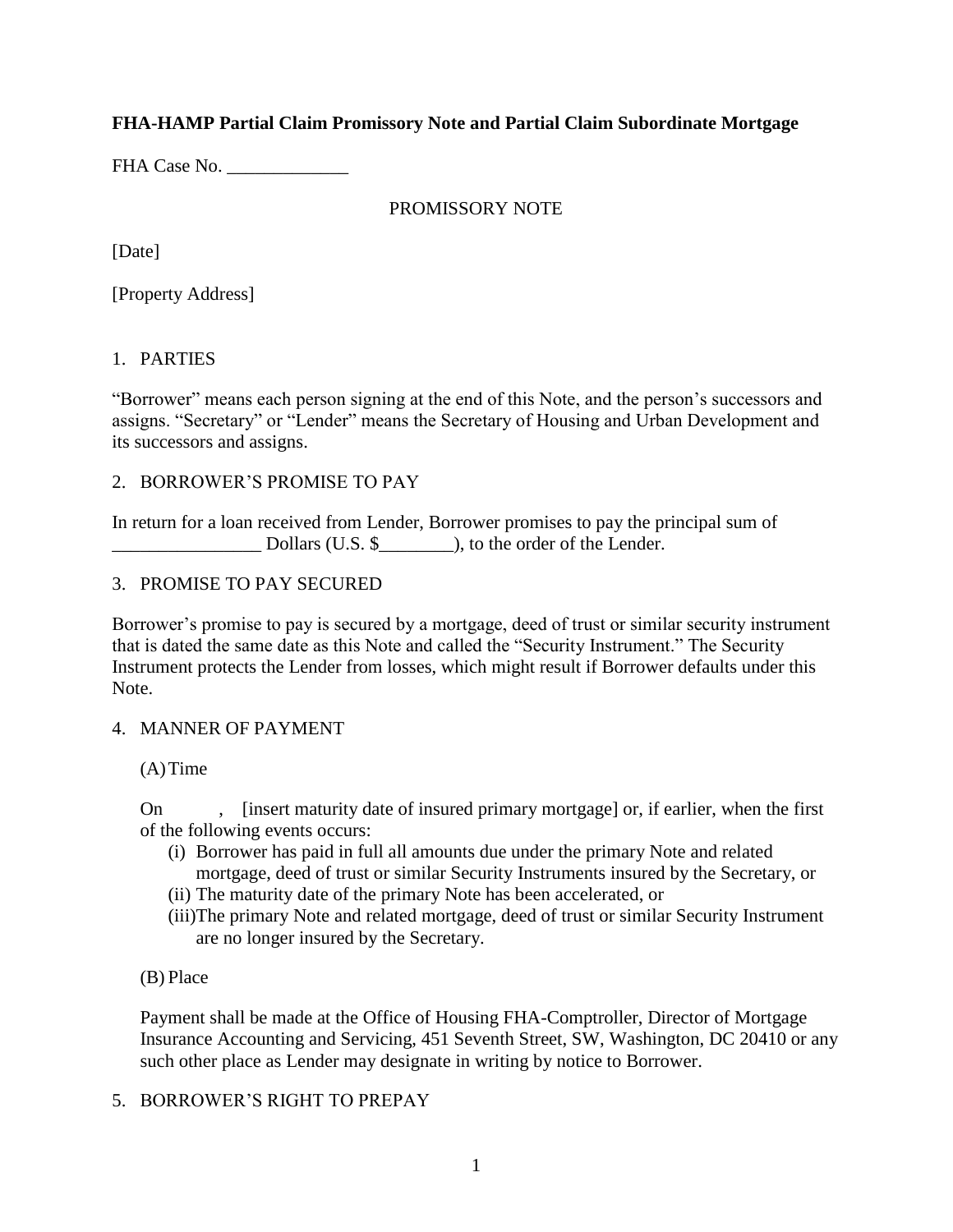Borrower has the right to pay the debt evidenced by this Note, in whole or in part, without charge or penalty. If Borrower makes a partial prepayment, there will be no changes in the due date or in the amount of the monthly payment unless Lender agrees in writing to those changes.

# 6. WAIVERS

Borrower and any other person who has obligations under this Note waive the rights or presentment and notice of dishonor. "Presentment" means the right to require Lender to demand payment of amounts due. "Notice of dishonor" means the right to require Lender to give notice to other persons that amounts due have not been paid.

# 7. OBLIGATIONS OF PERSONS UNDER THIS NOTE

If more than one person signs this Note, each person is fully and personally obligated to keep all of the promises made in this Note, including the promise to pay the full amount owed. Any person who is a guarantor, surety or endorser of this Note is also obligated to do these things. Any person who takes over these obligations, including the obligations of a guarantor, surety or endorser of this Note, is also obligated to keep all of the promises made in this Note. Lender may enforce its rights under this Note against each person individually or against all signatories together. Any one person signing this Note may be required to pay all the amounts owed under this Note.

BY SIGNING BELOW, Borrower accepts and agrees to the terms and covenants contained in this Note.

 $(SEAL)$ 

Borrower

 $(SEAL)$ 

Borrower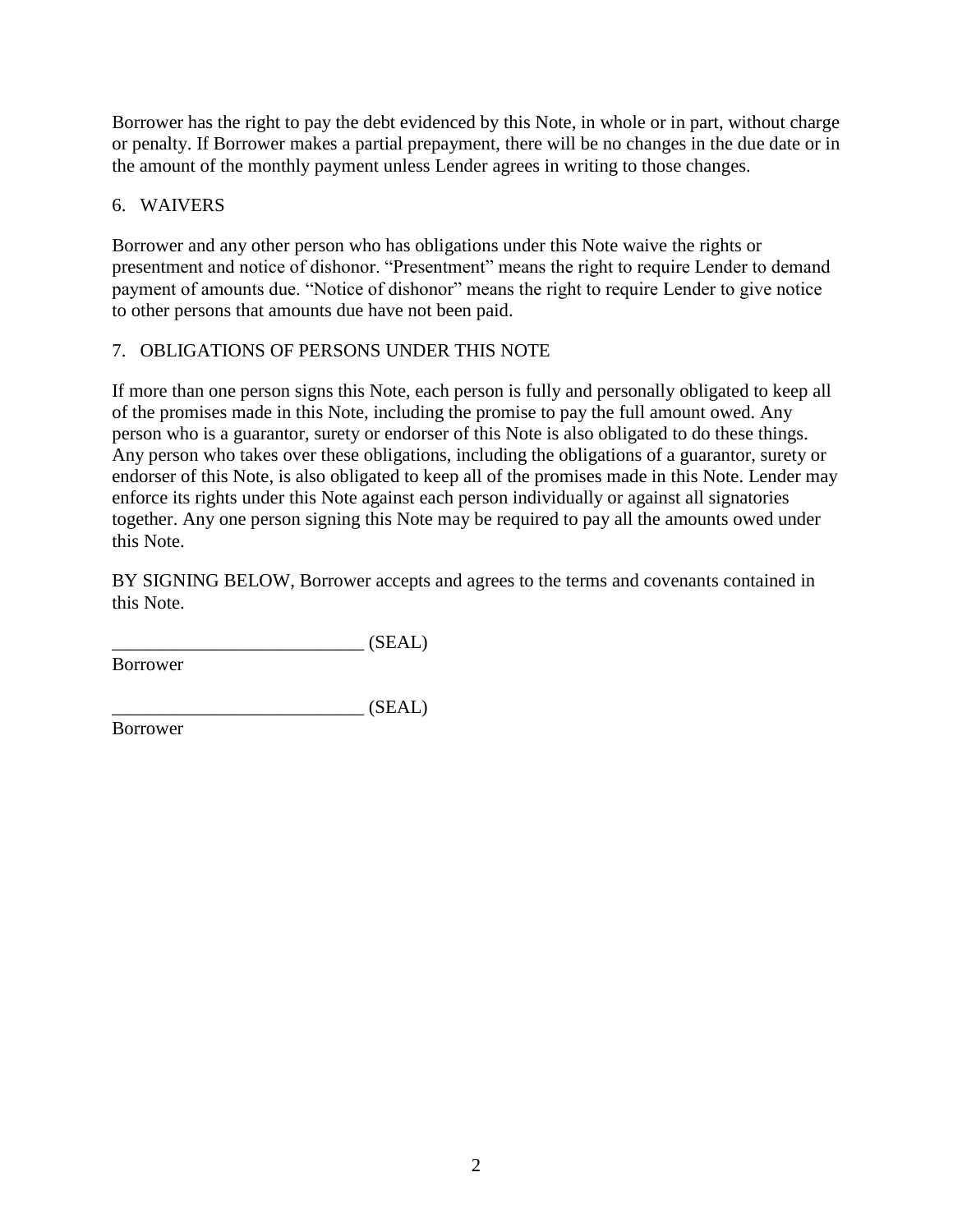### **Model Subordinate Mortgage Form Instructions for Partial Claim Mortgage Form**

#### **Language Preceding Uniform Covenants**

This is a Model Subordinate Mortgage Form. Mortgagees must review this form and make modifications as needed to fit applicable federal, state, and local requirements.

### **Uniform Covenants**

Paragraphs 1-6 should have the heading "Uniform Covenants." The text of these Paragraphs must be used as presented in the Model Subordinate Mortgage Form without any change. If change is needed to meet requirements of state, local, or federal law, the mortgagee must request and receive written approval from HUD via the loan servicing contractor.

#### **Non-Uniform Covenants**

The form should designate the paragraphs beginning with Paragraph 7 "Non-Uniform Covenants." Any special language or notices required by applicable law should appear following the non-uniform covenants provided in the Model.

#### **Signatures**

Witness lines may be omitted if state and local law do not require witnesses for mortgages.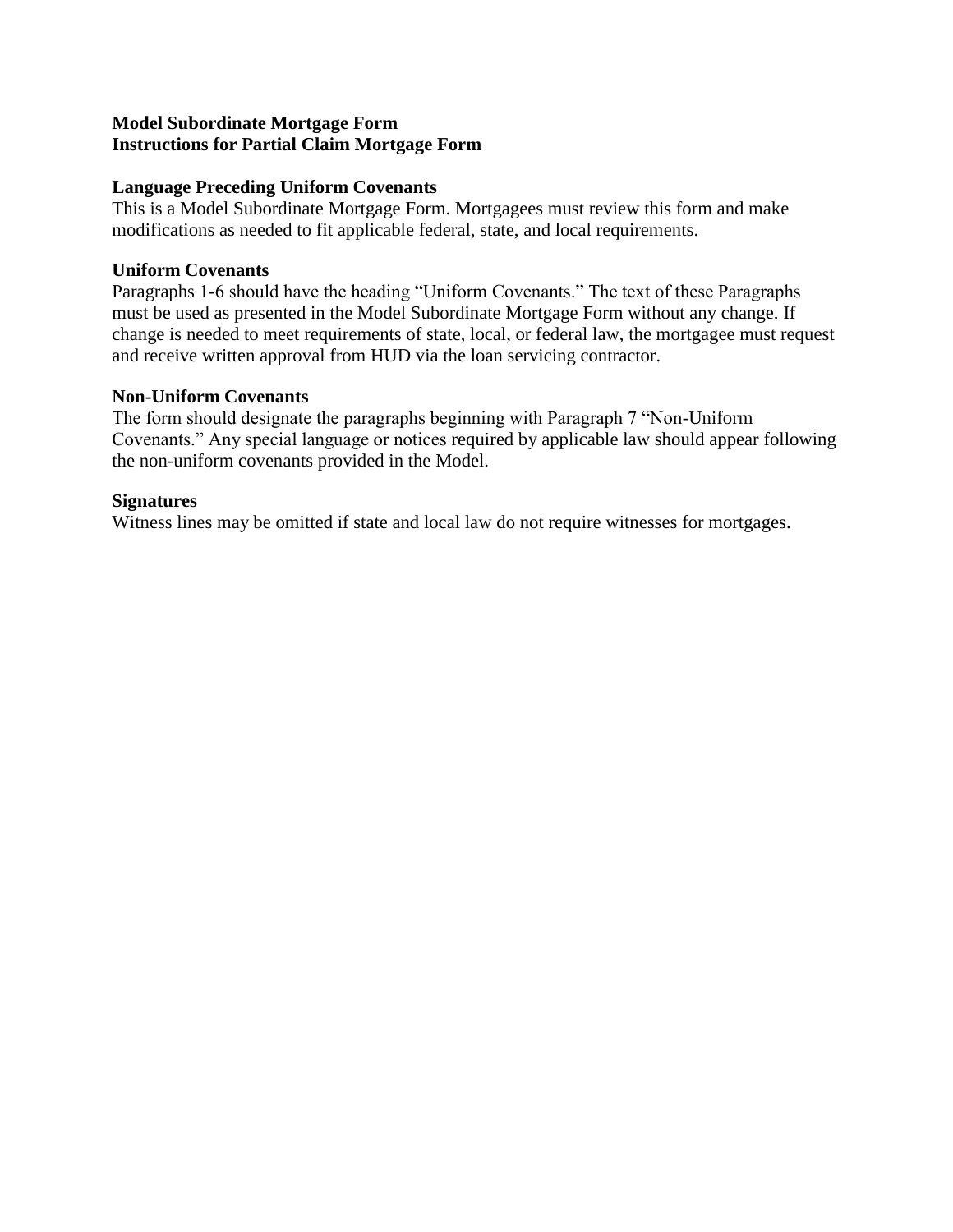FHA Case No.

## **PARTIAL CLAIM MORTGAGE**

| THIS SUBORDINATE MORTGAGE ("Security Instrument") is given on                                     | $.20$ . |
|---------------------------------------------------------------------------------------------------|---------|
| The Mortgagor is ______                                                                           |         |
| Whose address is                                                                                  |         |
| ("Borrower"). This Security Instrument is given to the Secretary of Housing and Urban             |         |
| Development, and whose address is 451 Seventh Street, SW, Washington, DC 20410 ("Lender").        |         |
|                                                                                                   |         |
| evidenced by Borrower's note dated the same date as this Security Instrument ("Note"), which      |         |
| provides for the full debt, if not paid earlier, due and payable on ____________. This Security   |         |
| Instrument secures to Lender: (a) the repayment of the debt evidenced by the Note, and all        |         |
| renewals, extensions and modifications of the Note; (b) the payment of all other sums, advanced   |         |
| under Paragraph 7 to protect the security of this Security Instrument; and (c) the performance of |         |
| Borrower's covenants and agreements under this Security Instrument and the Note. For this         |         |
| purpose, Borrower does hereby mortgage, warrant, grant and convey to the Lender, with the         |         |
|                                                                                                   |         |

which has the address of[Street] [City], [State] [Zip Code], ("Property Address");

TOGETHER WITH all the improvements now or hereafter erected on the property, and all easements, appurtenances, and fixtures now or hereafter a part of the property. All replacements and additions shall also be covered by this Security Instrument. All of the foregoing is referred to in this Security Instrument as the "Property."

BORROWER COVENANTS that Borrower is lawfully seized of the estate hereby conveyed and has the right to mortgage, grant and convey the Property and that the Property is unencumbered, except for encumbrances of record. Borrower warrants and will defend generally the title to the Property against all claims and demands, subject to any encumbrances or record.

THIS SECURITY INSTRUMENT combines uniform covenants for national use and non-uniform covenants with limited variations by jurisdiction to constitute a uniform security instrument covering real property.

Borrower and Lender covenant and agree as follows:

## **UNIFORM COVENANTS**

- 1. **Payment of Principal**. Borrower shall pay when due the principal of the debt evidenced by the Note.
- 2. **Borrower Not Released; Forbearance By Lender Not a Waiver**. Extension of the time of payment of the sums secured by this Security Instrument granted by Lender to any successor in interest of Borrower shall not operate to release the liability of the original Borrower or Borrower's successor in interest. Lender shall not be required to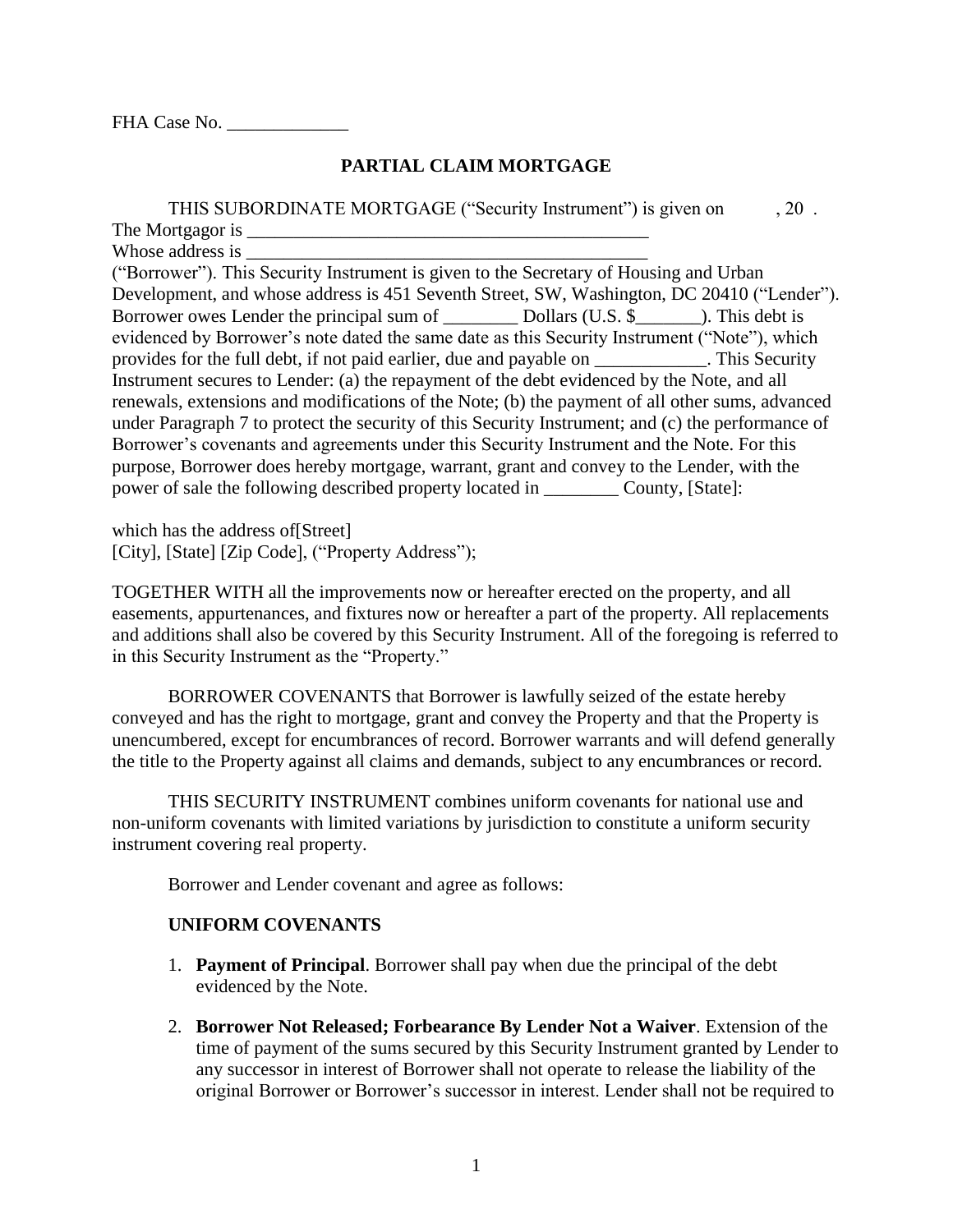commence proceedings against any successor in interest or refuse to extend time for payment or otherwise modify amortization of the sums secured by this Security Instrument by reason of any demand made by the original Borrower or Borrower's successors in interest. Any forbearance by Lender in exercising any right or remedy shall not be a waiver of or preclude the exercise of any right or remedy.

- 3. **Successors and Assigns Bound; Joint and Several Liability; Co-signers**. The covenants and agreements of this Security Instrument shall bind and benefit the successors and assigns of Lender and Borrower. Borrower's covenants and agreements shall be joint and several. Any Borrower who co-signs this Security Instrument but does not execute the Note: (a) is co-signing this Security Instrument only to mortgage, grant and convey that Borrower's interest in the Property under the terms of this Security Instrument; (b) is not personally obligated to pay the sums secured by this Security Instrument; and (c) agrees that Lender and any other Borrower may agree to extend, modify, forbear or make any accommodations with regard to the term of this Security Instrument or the Note without that Borrower's consent.
- 4. **Notices**. Any notice to Borrower provided for in this Security Instrument shall be given by delivering it or by mailing it by first class mail unless applicable law requires use of another method. The notice shall be directed to the Property Address or any other address Borrower designates by notice to Lender. Any notice to Lender shall be given by first class mail to: Department of Housing and Urban Development, Attention: Single Family Notes Branch, 451 Seventh Street, SW, Washington, DC 20410 or any address Lender designates by notice to Borrower. Any notice provided for in this Security Instrument shall be deemed to have been given to Borrower or Lender when given as provided in this paragraph.
- 5. **Governing Law; Severability**. This Security Instrument shall be governed by Federal law and the law of the jurisdiction in which the Property is located. In the event that any provision or clause of this Security Instrument or the Note conflicts with applicable law, such conflict shall not affect other provisions of this Security Instrument or the Note which can be given effect without the conflicting provision. To this end the provisions of this Security Instrument and the Note are declared to be severable.
- 6. **Borrower's Copy**. Borrower shall be given one conformed copy of the Note and of this Security Instrument.

**NON-UNIFORM COVENANTS**. Borrower and Lender further covenant and agree as follows:

7. **Acceleration; Remedies**. [insert any required state-specific language followed by:]

If the Lender's interest in this Security Instrument is held by the Secretary and the Secretary requires immediate payment in full under Paragraph 4 of the Subordinate Note, the Secretary may invoke the non-judicial power of sale provided in the Single Family Mortgage Foreclosure